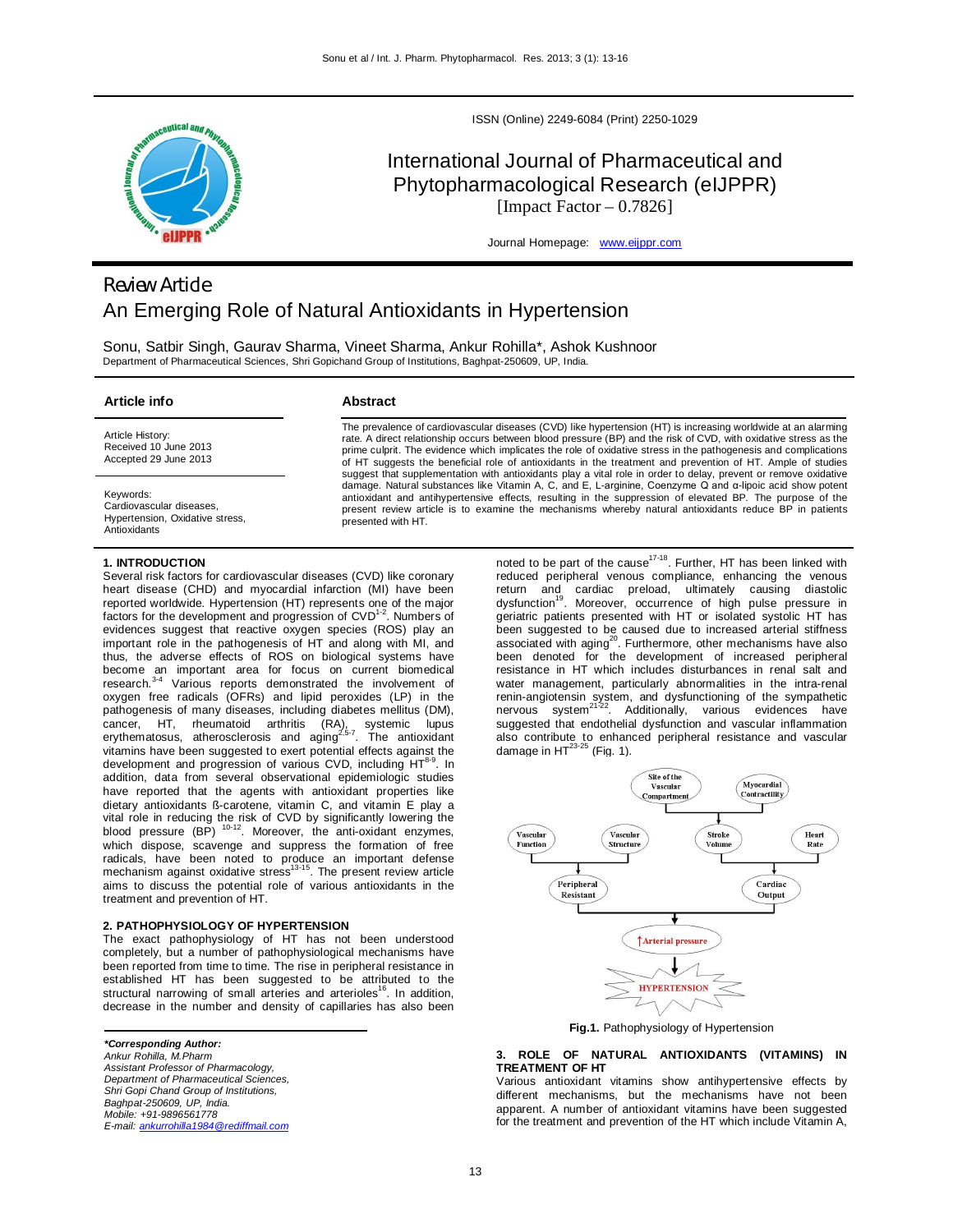C, E, Coenzyme Q10 (CoQ-10), L-arginine, α-lipoic acid and<br>flavonoids<sup>2,11-12, 26</sup>. Vitamin A, commonly known as retinoids, contains a β-ionone ring attached to an isoprenoid carbon chain. Vitamin A is derived from certain plant pigments called as carotenoids (Pro-vitamin A). The four components of pro-vitamin A are: α-carotene, β-carotene, γ-carotene and cryptoxanthine. The rich dietary sources of vitamin A includes fish liver oils, egg yolk, cheese, butter, liver, potato, carrot, pumpkin, spinach and broccoli leaf. It has been suggested that free radicals are responsible for the development and progression of CVD such as heart attack, HT, and atherogenesis. Vitamin A has been noted to neutralize the free radicals and prevent these complications by significantly decreasing the enhanced plasma levels in order to decrease BP in a clinical study<sup>26-27</sup>. However; the adverse mortality data with respect to β-carotene has limited interest in this compound as an<br>effective antihypertensive agent<sup>28</sup>. Lycopene, which is synthesized from vitamin A derivatives, have also been noted to show potent antioxidant effects<sup>29</sup>. This contention is supported by the fact that tomato-extract based invention showed significant decrease in BP in patients presented with stage-I hypertension<sup>30</sup> .

Vitamin C, commonly known as ascorbic acid, has been reported to possess potent antioxidant effects. It has a six-carbon lactone ring<br>and exerts a structure similar to and exerts a structure similar to<br>L-glucose<sup>32</sup>. Good dietary sources of Vitamin C include citrus fruits like lemon and orange; berries; melons; leafy vegetables; cabbages; tomatoes; and rose hips. L-ascorbic acid has been the biologically active form of Vitamin C which represents the primary antioxidant defense in blood $^{33}$ . it has been strongly suggested that Vitamin C reacts with the oxygen species, and terminates free radical chain reactions, and thus, acts as a strong antioxidant agent. In addition, Vitamin C also has crucial interactions with a numbers of other antioxidants, and is crucial for the regeneration of lipid-bound Vitamin E<sup>26</sup>. Furthermore, the antihypertensive potential of Vitamin C has been evaluated in multiple studies which evidenced the fact that a significant reductions in BP is achieved in<br>both normotensive and hypertensive populations<sup>34-35</sup>. Moreover, it has been demonstrated that Vitamin C supplementation showed a significant decline in both systolic and diastolic BP which may persist for prolonged period. In addition, Vitamin C has been suggested to act more than an antioxidant and its effects on neurotransmitters lead to its antihypertensive activity<sup>36</sup>. This contention is supported by the fact that Vitamin C interferes with the production of free oxygen radicals and peroxides and stimulates the synthesis of prostaglandins (PGs), which produces a vasodilatory effect, ultimately leading to the treatment and prevention of  $HT^{36}$ . Other mechanisms supporting the protective antioxidant potential of Vitamin C in HT suggest that the effect is caused by restoring vasodilatory activity of nitric oxide (NO) and by improving Ang-II<br>induced endothelium-dependent vasodilation<sup>37</sup>. In addition, Vitamin C has been reported to reduce insulin resistance which in turn causes endothelium-dependent and NO-mediated vasodilation<sup>38-39</sup>.

Vitamin E, commonly known as tocopherol, is the principal lipidsoluble antioxidant, which was discovered in 1936<sup>40</sup>. The four naturally occurring tocopherols are alpha, beta, gamma and delta consisting of a six-chromanol ring or head with a phytyl side chain<sup>41</sup>. It has been suggested that dietary Vitamin E is mostly absorbed in the small intestine, and thus, severe pancreatic, biliary dysfunction or fat malabsorption have been noted to affect the<br>absorption of Vitamin E<sup>42</sup>. The rich dietary sources of Vitamin E includes wheat germ oil, milk, butter, rice, salad, cooking oils, peanuts, tree nuts, mayonnaise and other oil based dressings and some vegetables, asparagus, leafy green vegetables, higher<br>derived from fats and oils<sup>11, 26, 43</sup>. Further, the cardio-protective potential of Vitamin E has been attributed to its potent antioxidant action. This contention is supported by the fact that α-tocopherol shows antioxidant potential by donating hydrogen radical to remove the free lipid radicals, reacting with it to form non-radical products,<br>or trapping of lipid radicals<sup>44</sup>. In addition, cardioprotective potential of Vitamin E has been attributed to its potential in decreasing platelet adhesion, inhibiting Vitamin K dependent clotting factors, and stimulating NO formation by the endothelial cell<sup>1</sup> .

CoQ-10, commonly known as ubiquinone, is a naturally occurring antioxidant, have been demonstrated to be widely distributed throughout the human body<sup>18, 45</sup>. CoQ-10 is a lipid soluble provitamin, structurally similar to vitamin  $K^{46}$ . CoQ-10 has been noted to be present in a wide variety of foods, mainly supplied by biosynthesis, and is also responsible for the cholesterol synthesis $47$ . The CoQ-10 has been reported to show its action by various mechanisms. The CoQ-10 has been noted to be involved in oxidative phosphorylation, as a coenzyme for three critical mitochondrial enzyme systems including complex-I, II, and III<sup>48</sup>. In addition, it has been noted to act by enhancing the production and improving the energy function in tissues with high oxidative demands. Moreover, the CoQ-10 also serves to restore oxidized αtocopherols levels, and thus, play a vital role for the function of its<br>antioxidant effect<sup>49</sup>. Furthermore; it may also act due to its lipid solubility; as it is present in the cell membrane phospholipid layer and thus, influences membrane stability as well; further evidencing the role of CoQ-10 as an antioxidant.

L-arginine, an amino acid, is the main substrate for the production of NO from eNOS, in a reaction which is dependent on<br>tetrahydrobiopterin<sup>50-51</sup>. The potential dietary source of L-arginine includes milk products, wheat germ, nuts, beef and soybeans. Numbers of studies have suggested and reported the low cellular levels of L-arginine in the progression and development of human  $HT<sup>52-53</sup>$  Thus it can be suggested that L-arginine supplementation  $3.$  Thus, it can be suggested that L-arginine supplementation could theoretically reduced BP by allowing restorations in normal NO bioavailability. Further; the antihypertensive potential of Larginine has been evidenced by its supplementation in saltsensitive rats, healthy human volunteers, hypertensive diabetics, patients with chronic kidney disease, and diabetic patients in<br>combination with N-acetylcysteine<sup>51, 54</sup>. It has been reported that treatment with L-arginine showed suppressive effects on Ang II<br>levels and potentiating insulin levels<sup>55</sup>. Various evidences have been demonstrated which suggest a potential role for neutralizing the eNOS-related antioxidant effects of L-arginine in patients<br>presented with HT<sup>7,56</sup>.

Flavonoids, like quercetin, are polyphenolic compounds, which have been suggested to possess a prime role in the treatment and prevention of HT. Rich dietary sources of quercetin includes apples, onions, berries, red wine, red grapes, dark chocolate, flowers, citrus<br>fruits, capers, and cocoa powder<sup>57-58</sup>. However; various epidemiological studies denote an inverse relationship between dietary quercetin and CVD. Conversely, other studies have been reported a reduction in BP with quercetin supplementation provided to hypertensive animals and humans<sup>26</sup>. Furthermore; quercetin showed antihypertensive effects by various proposed mechanisms like reduction in oxidative stress, quenching of ACE (Angiotensin converting enzyme) activity, and by improving endothelial function. Additionally, quercetin has been reported to decrease the prevalence of CVD alongwith protective effects in a variety of disorders such as allergies, asthma, bacterial infections, arthritis,<br>gout, eye disorders, HT and neurodegenerative diseases.<sup>59-60</sup> Furthermore, the potential of quercetin in the treatment and prevention of HT is supported by the fact that short duration of dark chocolate therapy found to have BP lowering effects in patients presented with HT<sup>61-64</sup>. Moreover, in certain population, tea intake has been noted to show BP lowering effects, which further evidenced the potential of flavonoids in the treatment and<br>prevention of HT<sup>61</sup>. In addition, various epidemiological studies suggested that other potential natural antioxidants such as garlic, glutamate, N-acetylcysteine, sour milk, and vitamin D show antihypertensive effect by quenching the sources of excessive ROS<br>through antioxidant mechanisms<sup>53,65</sup>.

### **4. CONCLUSION**

The wide-reaching prevalence of chronic CVDs like HT is on an alltime rise, resulting in increased mortality and morbidity. Moreover, it constitutes the major cause of death globally, mainly associated with oxidative stress. Thus, the antioxidant vitamins find the ceiling scope in the treatment and prevention of patients presented with HT. numbers of dietary antioxidants such as vitamin C, vitamin E and beta carotene have been suggested to might play a potential role in decreasing BP. However, the studies investigating the effect of natural antioxidants on oxidative stress in HT have been at a relatively early stage, and hence further studies are needed in order to completely explore the benefits of other potent antioxidants in the treatment and prevention of patients presented with HT.

### **REFERENCES**

1. Farmer JA, Gotto AM Junior "Dyslipidemia and other risk factors for coronary artery disease" In heart disease. *A Textbook of Cardiovascular Medicine*. 1997; 5:1126–60.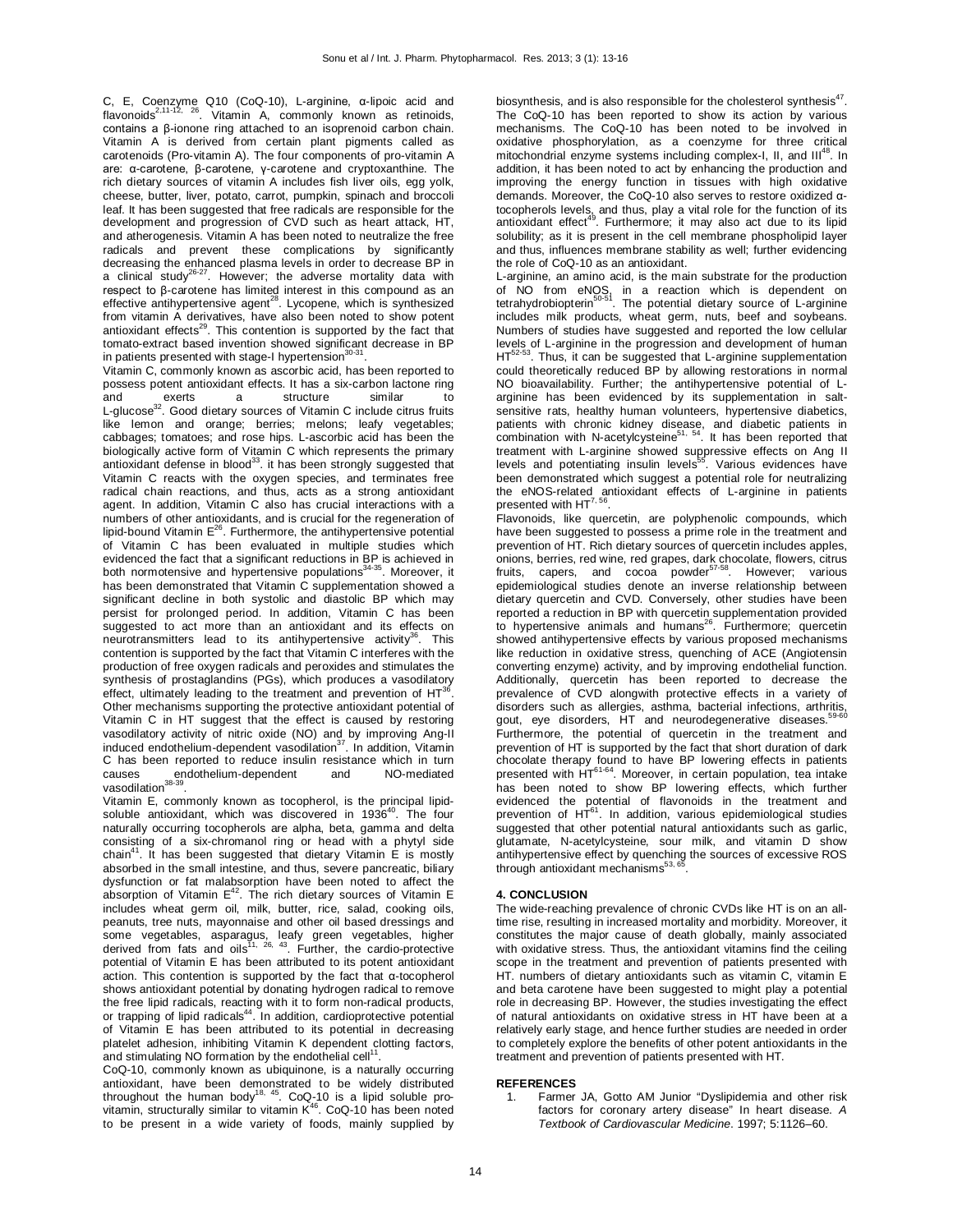- 2. Rohilla A, Sonu "Hypertension: sources and treatments". *Int J Res Pharm Biomed Sci,* 2013; 4; 94-99.
- 3. Loeper J "Lipid peroxidation and protective enzymes during myocardial infarction". *Clin Chim Acta,* 1991; 196: 119-26.
- 4. Kamat JP, Devasagayam TPA "Oxidative damage to mitochondria in normal and cancer tissues, and its modulation" *Toxicology*, 2000; 155:73–82.
- 5. Kiziltunc A "Oxidant/antioxidant status in serum of patients with Behçet's disease". *Ann Clin Lab Sci*, 2002; 32: 377– 82.
- 6. Cogalgil S, Taysi S "Levels of antioxidant proteins and soluble intercellular adhesion molecule-I in serum of patients with rheumatoid arthritis". *Ann Clin Lab Sci*, 2002; 32: 264–70.
- 7. Jahangir E "The effect of l-arginine and creatine on vascular function and homocysteine metabolism" *Vasc Med* 2009; 14: 239–48.
- 8. Greenberg ER, MB "Antioxidant vitamins, cancer, and cardiovascular disease" *N Engl J Med* 1996; 334: 1189–90.
- 9. Miller ER "The effect of antioxidant vitamin supplementation on traditional cardiovascular risk factors". *J Cardiovasc Risk*. 1997; 4:19–24.
- 10. Jialal I, Devaraj S "Vitamin E supplementation and cardiovascular events in high-risk patients" *N Engl J Med* 2000; 342: 1917–8.
- 11. De Gaetano G "Low-dose aspirin and vitamin E in people at cardiovascular risk: a randomized trial in general practice". *Lancet*.2001; 357:89–95.
- 12. Mezzetti A "Vitamin E and lipid peroxide plasma levels predict the risk of cardiovascular events in a group of healthy very old people". *J Am Geriatr Soc*. 2001; 49:533– 7.
- 13. Cotgreave IE, Moldeus P, Orrenius E "Host biochemical defence mechanism against prooxidants". *Annu Rev Pharmacol Toxicol*. 1988; 28: 189–212.
- 14. Chobanian AV "Clinical practice. Isolated systolic hypertension in the elderly". *N. Engl. J. Med* 357: 789–96.
- 15. Widder JD "Attenuation of angiotensin II-induced vascular dysfunction and hypertension by overexpression of Thioredoxin 2. Hypertension". 2009 August; 54(2):338–344.
- 16. Desir GV "Human renalase: a review of its biology, function, and implications for hypertension". *J Am Soc Hypertens* 2012; in press.
- 17. Chen X "Antioxidant effects of vitamins C and E are associated with altered activation of vascular NADPH oxidase and superoxide dismutase in stroke-prone SHR". Hypertension. 2001; 38:606–611.
- 18. Montezano AC, Touyz RM "Oxidative stress, Noxs, and hypertension: experimental evidence and clinical controversies". *Ann Med* 2012; 44: S2-16.
- 19. Abad-Cardiel M "Hypertension Caused by Primary Hyperaldosteronism: Increased Heart Damage and Cardiovascular Risk". *Rev Esp Cardiol 2012; in press*.
- 20. Zieman SJ, Melenovsky V, Kass DA "Mechanisms, pathophysiology, and therapy of arterial stiffness". Arterioscler. *Thromb. Vasc. Biol*, 25: 932–43.
- 21. Navar LG "Counterpoint: Activation of the intrarenal reninangiotensin system is the dominant contributor to systemic hypertension". *J. Appl. Physiol*. 109 (6): 1998–2000.
- 22. Lambert E "Point: Chronic activation of the sympathetic nervous system is the dominant contributor to systemic hypertension". *J. Appl. Physiol*. 109: 1996–8.
- 23. Versari D "Endothelium-dependent contractions and endothelial dysfunction in human hypertension". *Br. J. Pharmacol* 2009; 157 (4): 527-36.
- 24. Marchesi C "Role of the renin-angiotensin system in vascular inflammation". *Trends Pharmacol. Sci*. 29 (7): 367–74.
- 25. Wolin MS "ROS and the control of vascular function". *Am J Physiol Heart Circ Physiol*. 2009 March; 296(3):H539– H549.
- 26. Tinoy J. Kizhakekuttu "Natural Antioxidant and Hypertension: promise and challenges". *Cardiovasc Ther. Author manuscript*; 2011 [August].
- 27. Stamler J "Eight-year blood pressure change in middleaged men: relationship to multiple nutrients". *Hypertension. 2002 May*; 39(5):1000–1006.
- 28. Augustin W "Beta-carotene cleavage products induce oxidative stress in vitro by impairing mitochondrial respiration". *FASEB J. 2002* August; 16(10):1289–1291.
- 29. Sutherland WH "Effect of supplementation with tomato juice, vitamin E, and vitamin C on LDL oxidation and products of inflammatory activity in type 2 diabetes". *Diabetes Care. 2000* June; 23(6):733–738.
- 30. Ried K "Dark chocolate or tomato extract for prehypertension: a randomized controlled trial". *BMC Complement Altern Med*. 2009; 9:22.
- 31. Engelhard YN "Natural antioxidants from tomato extract reduces blood pressure in patients with grade-1 hypertension: a double-blind, placebo-controlled pilot study". *Am Heart J.* 2006 January.151 (1):100.
- 32. Hendler SS"PDR for Nutritional Supplements". *Montvale, NJ: Medical Economics Company;* 2001.
- 33. Gey KF. "Vitamins E plus C and interacting conutrients required for optimal health. A critical and constructive review of epidemiology and supplementation data regarding cardiovascular disease and cancer". *Biofactors*  1998; 7(1-2):113-74.
- 34. Muhlhofer A "High-dose intravenous vitamin C is not associated with an increase of pro-oxidative biomarkers". *Eur J Clin Nutr*. 2004 August; 58(8):1151–1158.
- 35. Mullan BA. "Ascorbic Acid reduces blood pressure and arterial stiffness in type 2 diabetes". *Hypertension. 2002* December; 40(6):804–809.
- 36. Brody S "A randomized controlled trial of high dose ascorbic acid for reduction of blood pressure, cortisol, and subjective responses to psychological stress". *Psychopharmacology (Berl)* 2002; 159:319-24.
- 37. Hirooka Y "Vitamin C improves attenuated angiotensin IIinduced endothelium-dependent vasodilation in human forearm vessels". *Hypertens Res* 2003; 26:953-9.
- 38. Hirashima O "Improvement of endothelial function and insulin sensitivity with vitamin C in patients with coronary spastic angina: possible role of reactive oxygen species". *J Am Coll Cardiol* 2000; 35:1860-6.
- 39. Hernandez-Guerra M "Ascorbic acid improves the intrahepatic endothelial dysfunction of patients with cirrhosis and portal hypertension". *Hepatology* 2006; 43:485-91.
- 40. Greenberg ER. Sporn MB. "Antioxidant vitamins, cancer, and cardiovascular disease". *N Engl J Med*. 1996; 334: 1189–90.
- 41. Ward NC "The effect of vitamin E on blood pressure in individuals with type 2 diabetes: a randomized, doubleblind, placebo-controlled trial". *J Hypertens*. 2007 January; 25(1):227–234.
- 42. Sesso HD "Vitamins E and C in the prevention of cardiovascular disease in men: the Physicians' Health Study II randomized controlled trial". *JAMA*. 2008 November 12; 300(18):2123–2133.
- 43. Dhalla NS "Role of oxidative stress in cardiovascular diseases". *J Hypertens* 2000; 18:655-73.
- 44. Choi H. "Mechanism of angiotensin IIinduced superoxide production in cells reconstituted with angiotensin type 1 receptor and the components of NADPH oxidase". *J Biol Chem* 2008; 283:255-67.
- 45. Jabecka A "Oral L-arginine supplementation in patients with mild arterial hypertension and its effect on plasma level of asymmetric dimethylarginine, L-citruline, L-arginine and antioxidant status". *Eur Rev Med Pharmacol Sci* 2012; 16:1665-74.
- 46. Graham D "Mitochondria-targeted antioxidant MitoQ10 improves endothelial function and attenuates cardiac hypertrophy. Hypertension". 2009 August; 54(2):322–328.
- 47. Ono K, et al., (2005) "Performed beta-amyloid fibrils are destablished by coenzyme Q-10 in vitro". *Biochem Biophys Res commun*. 330:111-116.
- 48. Muralikrishnan Dhanasekaran and Jun Ren (2005). "The emerging role of coenzyme Q-10 in aging, neurodegeneration, cardiovascular diseases, cancer and diabetes mellitus".
- 49. McDonald SR, et al., (2005) "Concurrent administration of coenzyme Q-10 and Alpha-tocopherol improves learning in aged mice". *Free Radic Biol* Med 38:729-36.